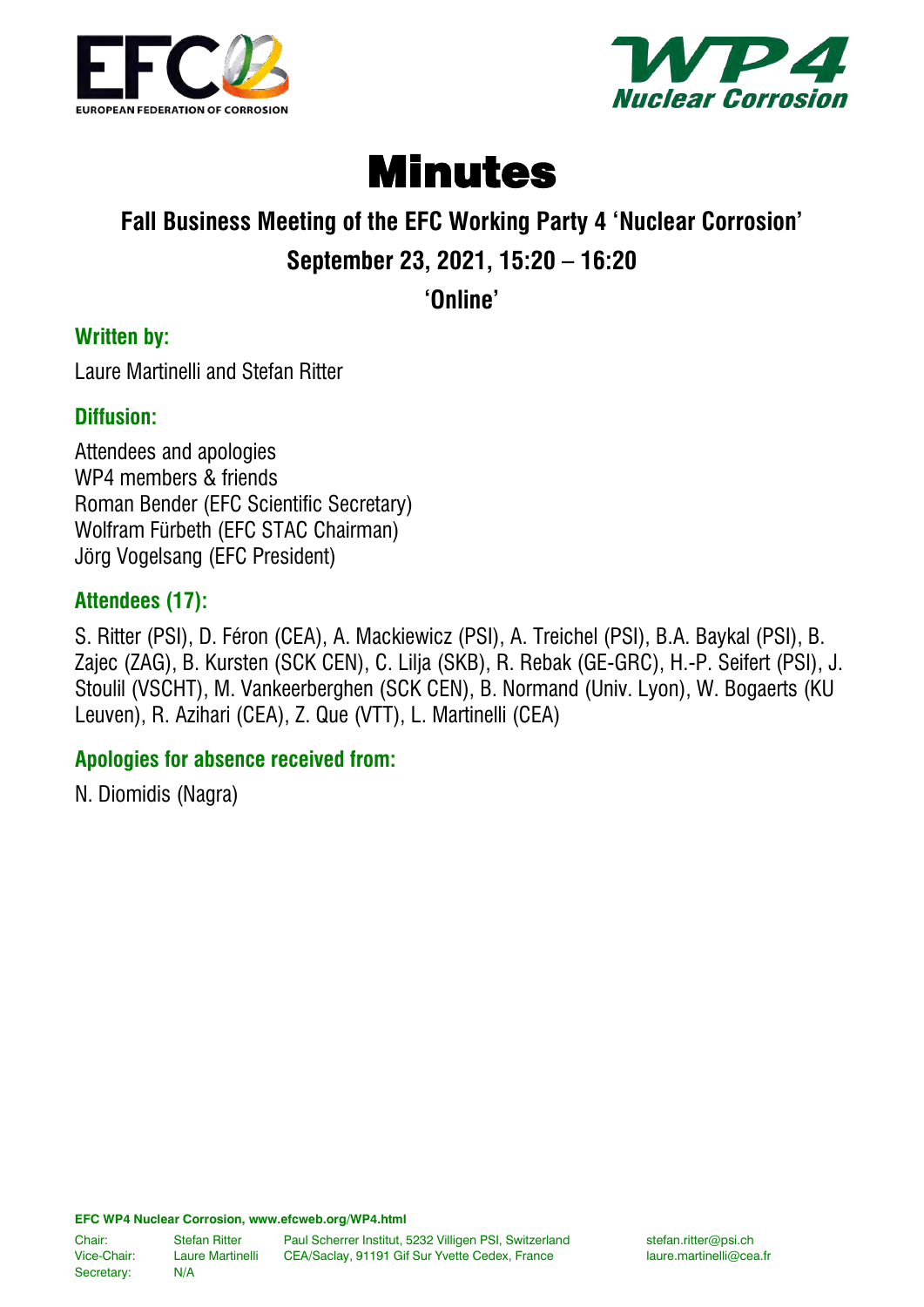#### **Agenda:**

- 1) Opening of the meeting, apologies for absences, approval of the agenda
- 2) WP 4 awards ceremony
- 3) Approval of the minutes of the 2020 Fall Meeting (online)
- 4) EFC WP 4 internal matters
	- Members and "friends"
	- WP 4 prizes
	- Call for nominations for the 2022 Coriou Award and Jury selection
- 5) EFC WP 4 publications
	- Books & special issues published or under publication
	- Possible future publications
- 6) EFC WP 4 past events
- 7) EFC WP 4 future events (other than EUROCORRs) • LTC 2022
- 8) EUROCORR's
- 9) Introduction of the new EFC Hub
- 10) Discussion about other WP 4 activities
- 11) Any other business (website, next meeting, EU-projects, etc.)
- 12) Closure

## **Appendix:**

Appendix 1) Meeting slides presented by S. Ritter\*

Appendix 2)  $8<sup>th</sup>$  LTC 2022 slides presented on behalf of N. Diomidis<sup>\*</sup>

*\*) Document available only on the private space of the EFC WP 4 website, for members/friends only.*

## **1. Opening of the meeting, apologies for absences, approval of the agenda**

S. Ritter opened the Fall Meeting and thanked the audience for joining in via Zoom. He underlined the particularity of this year marked by the Covid-19 virus that forced the WP 4 meeting to be virtual again. The agenda was presented and has been approved (see above).

## **2. EFC WP 4 awards ceremony**

The ceremony began with some explanation of the special situation this year. Because no full papers were submitted, many young scientists (below 35 years) were eligible for the oral prize (15 candidates!). Stefan explained that the Jury had a very difficult job, because the ten best presentations were very close together. But finally Rachma Azihari (CEA, France) convinced the fiveperson Jury with her excellent talk "Experimental characterization and modelling of intergranular fracture of unirradiated and irradiated pre-oxidized austenitic stainless steels" and therefore received the prize. Thereafter Stefan announced that the three-person Jury decided to award the best poster prize to Adrianna Mackiewicz (PSI, Switzerland), who presented an excellent poster titled "Zinc injection in light water reactors to mitigate stress corrosion cracking of Alloy 182 and cold-worked 316L stainless steel". Stefan emphasized that he was not member of the poster prize Jury!

Both prizes consisted of a diploma and a hardcopy of the new EFC Green Book No. 69 ("Nuclear corrosion: research, progress and challenges"). The sponsorship of Elsevier was gratefully acknowledged.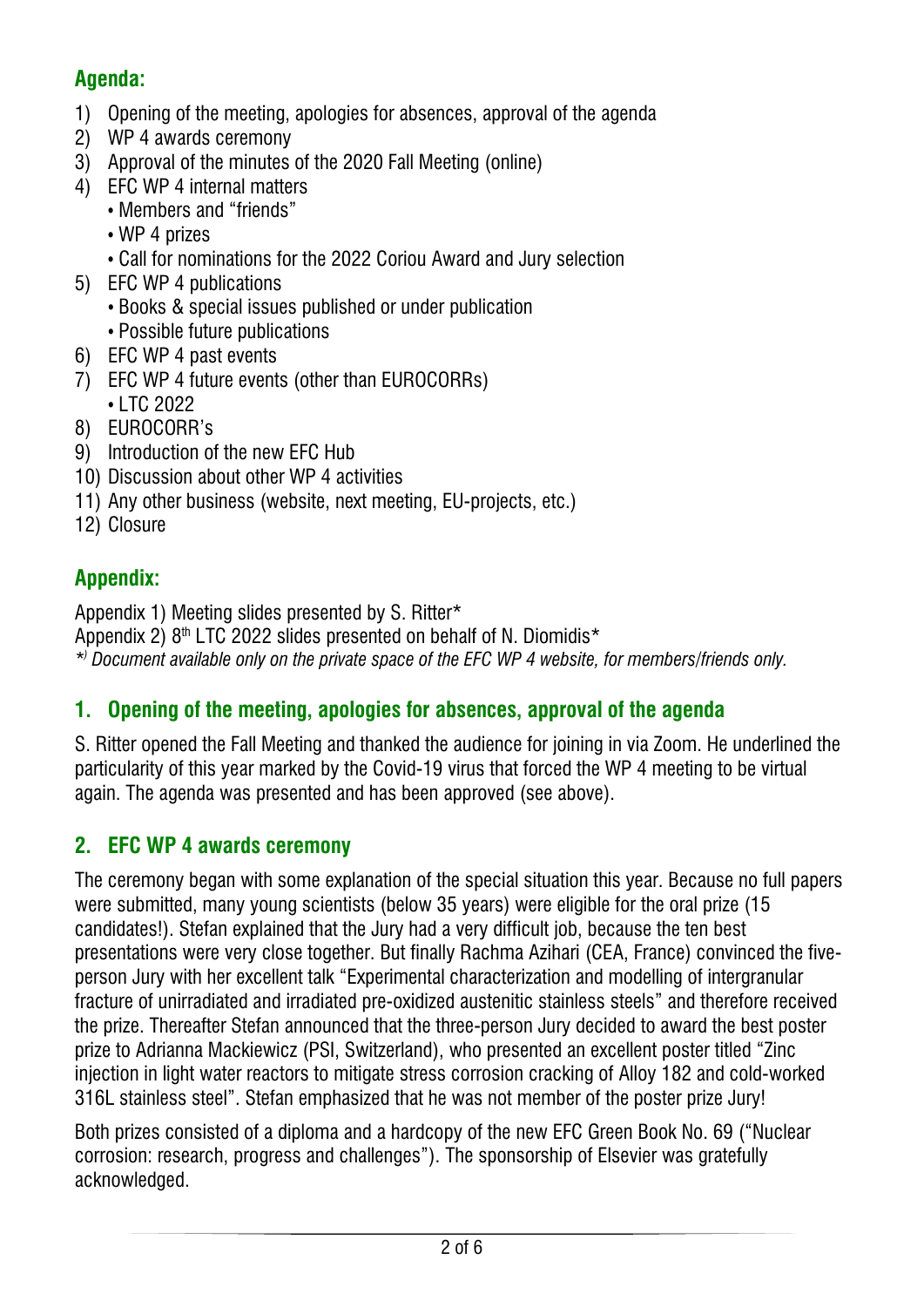WP 4's honorary award, the Henri Coriou Medal, that is given every year to an expert, recognized in the nuclear corrosion field, has also been awarded this year. A Jury, composed of the Chairman, the Vice-Chairman of the EFC WP 4 and three members nominated during the Fall Meeting of the EFC WP 4 (the year before the honorary medal is awarded), was selecting the recipient from the nominees. In 2021, the Coriou award has been attributed to Grace Burke from University of Manchester (update: she recently moved over to ONRL, USA). Obviously, the prize could not be handed over face-to-face due to the pandemic, but Stefan promised to do his best organizing a "physical" award ceremony with Grace until end of next year at the latest. Beside the medal and a diploma also the green book "Stress corrosion cracking of Ni-based alloys in water cooled reactors – the Coriou effects" will be given. The sponsorship of the medal and book by CEA is highly appreciated!

## **3. Approval of the minutes of the 2020 Fall Meeting (online)**

No comments were received and no corrections have been asked for. Therefore, the 2020 minutes were approved by all.

## **4. EFC WP 4 internal matters**

S. Ritter reminded that the list of members and friends is visible on the internal WP 4 website (accessible only with a password, which can be requested by members & friends on the website). Then he informed the participants of the objectives of the WP 4 and that the members of the WP include the delegates nominated by the member societies of the EFC and individuals nominated by the Chairman. Those who are interested in the activities of the WP but not member of an EFC member society are called 'Friends'. People who currently have no national EFC member society (like our colleagues in Finland) can create a local branch (information about it can be found via the website of the EFC).

S. Ritter then reminded on the objectives for the 2021-2023 period, which were approved during last year's fall meeting (they can be found on the WP 4 website).

Then S. Ritter asked if any changes to the WP 4 prize rules are needed, which was not the case.

He introduced the composition of the Juries of the prizes and Coriou award for this year (see slide 10 in Appendix 1) and proposed the Jury composition for next year's Coriou award: Chair, Vice-Chair, the 2021 winner (G. Burke), Ch. Lilja and one further member: because D. Féron would like to step back (due to his retirement) S. Ritter proposed R. Rebak to be part of next year's Jury. R. Rebak accepted his nomination. The meeting attendees silently approved the proposed persons. S. Ritter recalled that all members and friends can nominate candidates (persons or groups) for the 2022 Henri Coriou Award until February 28.

S. Ritter asked if two Coriou medals should be awarded, one normal Coriou award and one special prize at the occasion of the 2022 ICG-EAC meeting in Europe (Finland). This was originally decided in for 2020, but then the meeting was cancelled due to the pandemic. Some vivid discussion arose: H.- P. Seifert proposed to select someone under the age of 40. W. Bogaerts said that for the prestige of the award it is better to select well-known, senior scientists. L. Martinelli added that we already have the oral prize for scientists under the age of 35, so it would be redundant. Maybe middle carrier scientist could be more relevant. D. Féron proposed to create a new award specifically dedicated to younger people, but we would need to find financial support for such an award. C. Lilja commented that creation of another award risks diluting the prestige of the existing award. She added also that it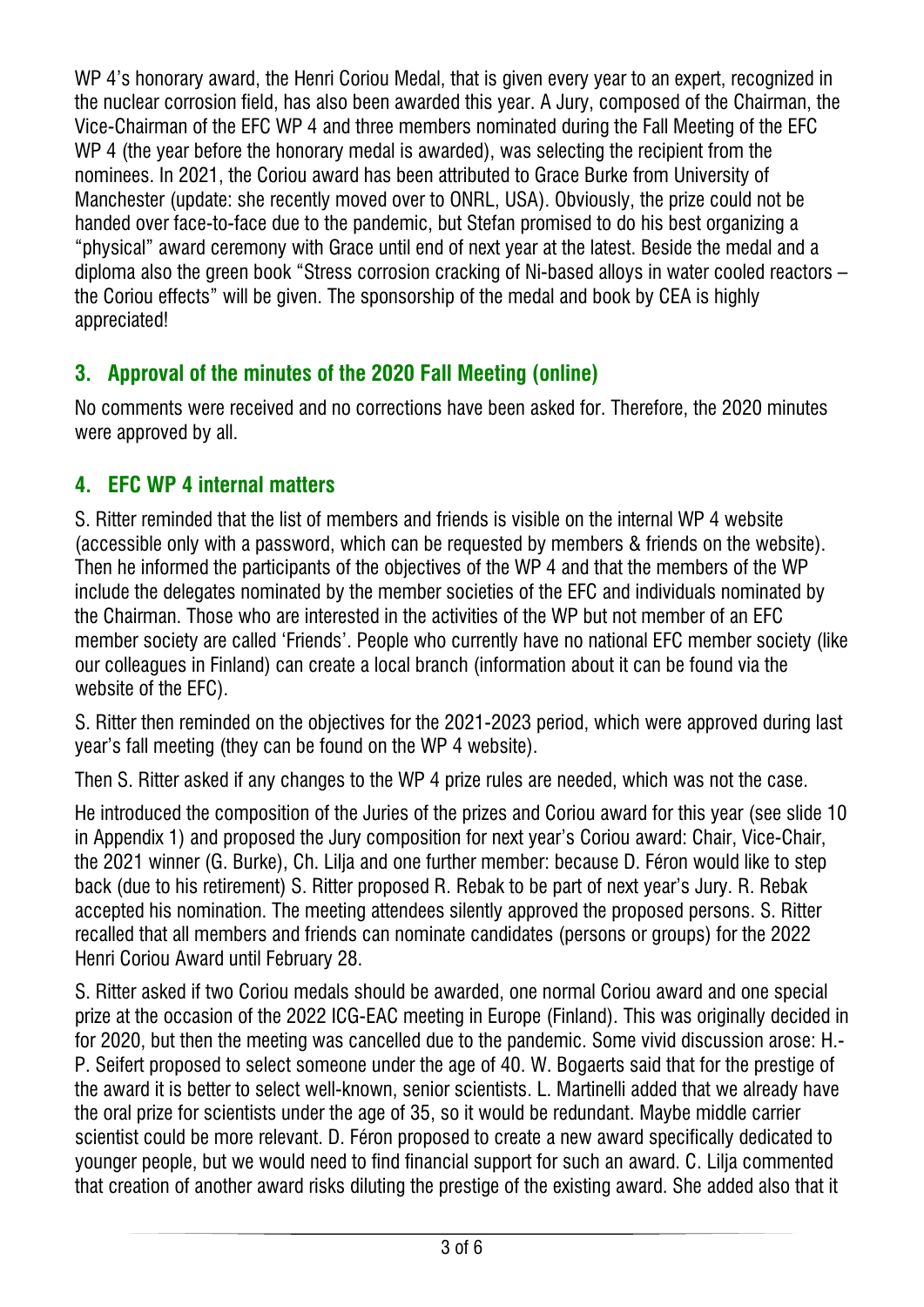is good to propose younger persons to boost their carrier. W. Bogaerts proposed then to add a junior Coriou award. R. Rebak suggested to launch a poll with the question "Should we create an additional award? 1. Yes for young scientist. 2. Yes for middle carrier scientist. 3. No additional award". No clear preference for another prize could be detected, therefore no decision was taken for now and the one Coriou award should be kept as is. But this question can be raised again next year if someone wishes. All are welcome to come up with a proposal (but including possible sponsors for such an extra prize).

## **5. EFC WP 4 publications**

A special issue on LTC 2019 has been published in Materials & Corrosion in January 2021 and already in 2020 the EFC "green book no.69 "Nuclear Corrosion" was published.

D. Féron mentioned that a book on corrosion modelling by cellular automata has been written (but not yet published).

C. Lilja reminded that a special edition on "Corrosion and Materials Degradation under Irradiation: From Understanding to Mitigation…" has been edited for the Corrosion and Materials Degradation journal. B. Normand, who is the editor, informed that the special edition is currently under review.

Then S. Ritter explained on an extra slide (see appendix 1, slide 12) that a special issue of KOM – Corrosion and Materials Protection Journal – is dedicated to EUROCORR 2021 papers (not only for WP 4). Everyone is welcome to submit full papers until December 31, 2021.

For the future, probably a special issue with papers from the LTC 2022 workshop is planned and if anyone has ideas for any further special journal issues or books, the WP Chairman is happy to support such proposals and actions.

### **6. EFC WP 4 past events**

Since the last EUROCORR, the second Nuclear Corrosion online seminar was conducted on April 23, 2021. An interesting lecture was given by B. Gwinner (CEA) titled "Journey to the heart of the corrosion processes involved in a spent nuclear fuel recycling plant". Approximately 50 participants attended. Otherwise, no bigger events could take place due to the pandemic.

## **7. EFC WP 4 future events (other than EUROCORRs)**

S. Ritter listed some future events that are co-organized by the WP 4:

- S. Ritter suggested to organize a third edition of the Nuclear Corrosion online seminar (e.g., around the Corrosion Awareness Day 2022) and asked for topics or contributions. Some positive feedback was received.
- In 2022 the next int. WS on "Long-Term Prediction of Corrosion Damage in Nuclear Waste Systems – LTC 2022" will be held on June 22 – 24, in Baden, Switzerland (see Appendix 2).
- It was suggested that the third edition of the Nuclear Corrosion Summer School NuCoSS-23, should be organized in July 2023. It could be co-organized in the framework the European Horizon project POEAM if the submitted proposal would be accepted. B. Zajec mentioned that this time ZAG does not apply anymore to organize the school in Slovenia. Discussion about its organization is in progress with University Carlos 3 (Madrid, Spain), but no decisions are taken yet and all can propose to organize it, considering that approximately 30 to 40 students should be able to attend,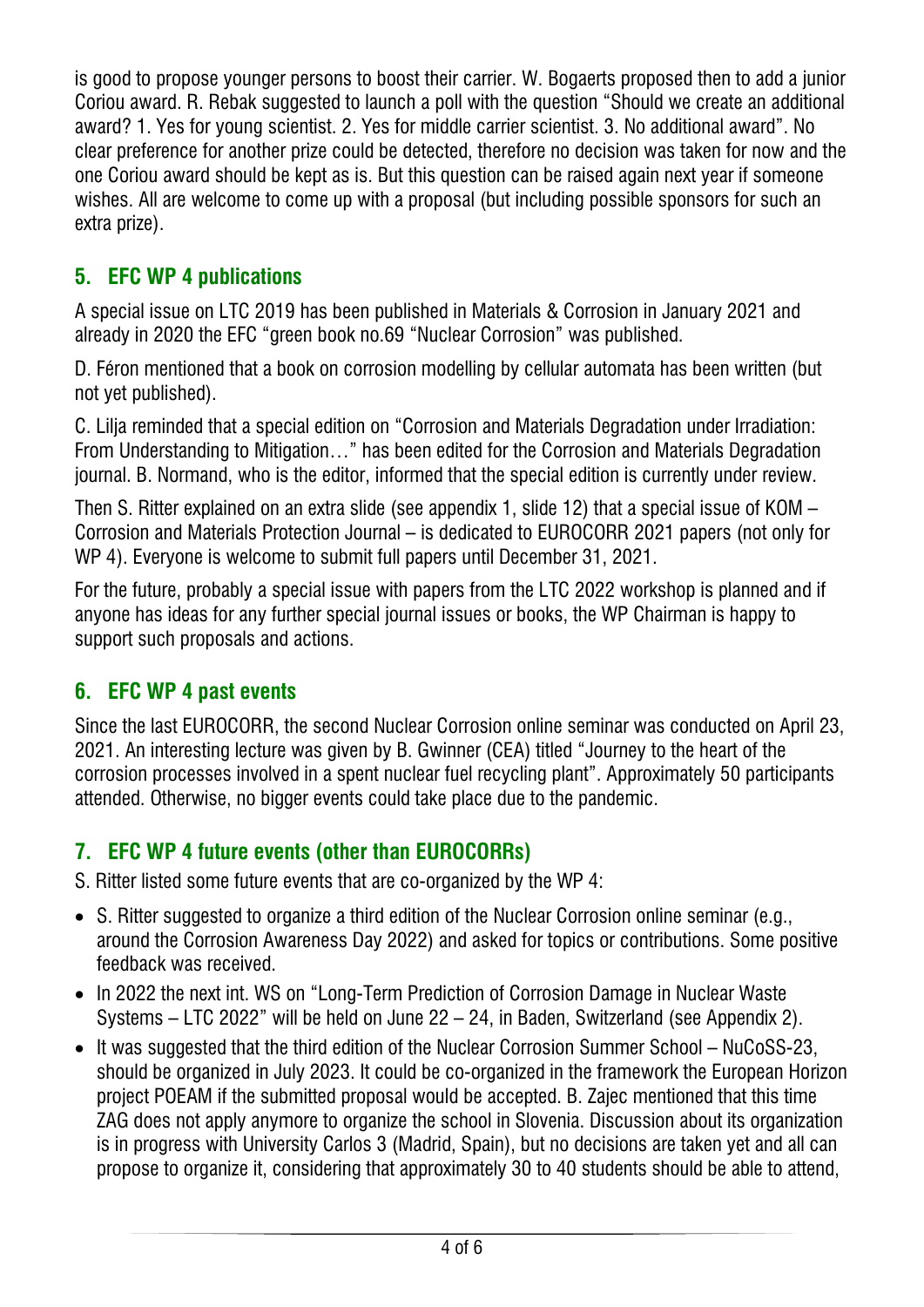that registration fees should stay in a reasonable frame and that the location should be attractive. Around March 2022 the local host should be selected, to be able to start the preparation phase.

## **8. EUROCORRs**

S. Ritter gave a summary of some facts of the virtual EUROCORR 2021. He underlined the reasonable number of nuclear corrosion session attendees (around 30 persons) and the very good level of presentations constituted of 25 oral presentations, 2 posters  $(+1)$  didn't show up) and 5 nuclear corrosion-related joint session orals  $(= 32$  presentations). The total number of registered conference attendees was 613.

Then S. Ritter recalled the future EUROCORRs:

• EUROCORR 2022, August 28 – September 1, 2022, Berlin, Germany: Regular nuclear corrosion session and eventually a special session on corrosion issues during decommissioning (suggested by T. Yonezawa) and/or a repetition of the joint session on 'EAC initiation'? R. Rebak & L. Martinelli proposed to do the repetition of the joint session on 'EAC initiation' in 2023, which was accepted. D. Féron said that there is a program in Japan on decommissioning after the Fukushima accident. R. Rebak and F. Lequien (CEA) are involved, as well as EdF. R. Rebak, D. Féron and L. Martinelli will clarify if such a session would be feasible *(update: after some e-mail discussion, it was concluded not to organize a decommissioning special session in 2022)*.

S. Ritter asked for other ideas for potential special sessions. W. Bogaerts proposed a topic on "Potential corrosion issues in thorium system in liquid molten salt". S. Ritter was doubtful if the necessary minimum of 5-6 talks could be gathered that a special session makes sense. But he is open for such a session if Bogaerts could come up with 5 potential lecturers on this topic during the next few weeks.

- EUROCORR 2023, August 27 31, 2023, Brussels, Belgium: Regular nuclear corrosion session; possibly a special session on EAC initiation (together with WP 5), proposals for further special sessions are welcome.
- EUROCORR 2024, Sep. 1 5, 2024, Paris, France: Regular nuclear corrosion session; proposals for special sessions are welcome.

### **9. Introduction of the new EFC Hub**

S. Ritter presented the new tool for communication in the frame of the EFC: the EFC Hub. Via screen sharing he presented the Hub and how to use it. He underlined that the EFC Hub is free of charge (sponsored by the EFC) and a great tool facilitating cooperation among the nuclear and whole corrosion community. It can be accessed via any browser [\(https://efc.solved.fi\)](https://efc.solved.fi/) or downloaded as an app on a computer or smartphone (Android and OS).

#### **10. Discussion about possible activities**

S. Ritter reminded that there is a possibility of requesting some money from the EFC (up to approx. 2000 €) to support WP 4 activities (e.g., WP 'extra' meetings, grants, support of young colleagues/students, etc.). E.g., a grant has been attributed to three students to attend the summer school. This money, given by EFC, can also support the price of small activities or publications but not the invitation of special guests to the EUROCORRs. Any ideas are very welcome and for 2022 they should be submitted to the Chairman very soon!